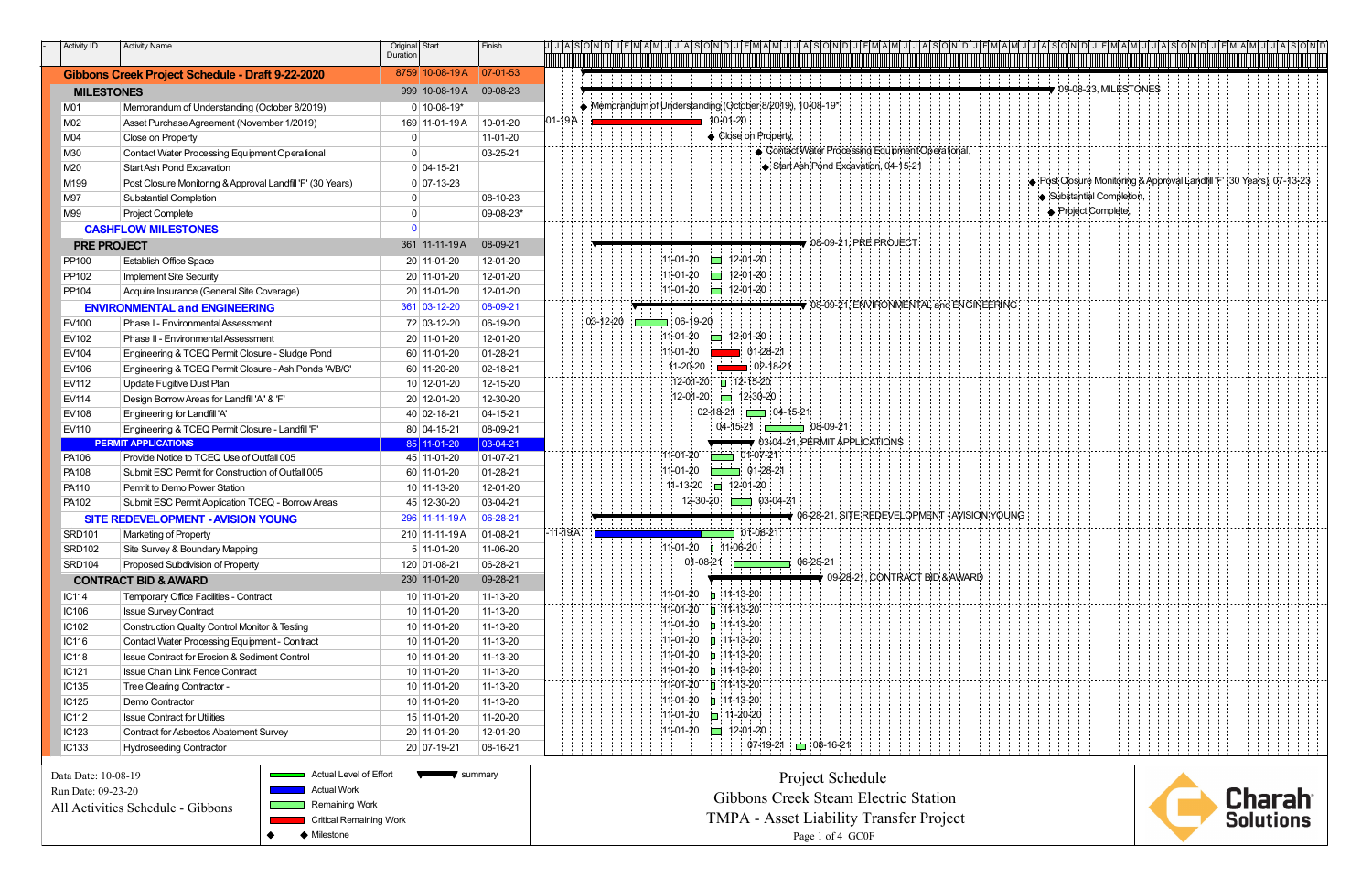| <b>Activity ID</b>  | <b>Activity Name</b>                                                    | Original Start<br>Duration | Finish           | h 1   Y   8   0   N   D   1 |                                  |                                                                       |
|---------------------|-------------------------------------------------------------------------|----------------------------|------------------|-----------------------------|----------------------------------|-----------------------------------------------------------------------|
|                     |                                                                         |                            |                  |                             |                                  |                                                                       |
| <b>IC108</b>        | Issue Liner Contract - Subcontractor                                    | 10 09-14-21                | 09-28-21         |                             |                                  | $09-14-21$ $\Box$ 09-28-21                                            |
|                     | <b>PROJECT PLANNING</b>                                                 | 260 11-01-20               | 11-09-21         |                             |                                  | $\blacktriangledown$ 11-09-21, PROJECT PLANNING                       |
| PL104               | Sludge Pond Execution Plan                                              | 10 01-14-21                | $ 01 - 28 - 21$  |                             |                                  | $01-14+21$ 01-28-21                                                   |
| PL112               | Develop Documentation for Monitoring & Testing -<br>Federal/State/Local | $10 01-28-21$              | $ 02 - 11 - 21 $ |                             |                                  | $01-28-21$ 02-11-21                                                   |
| <b>PL114</b>        | <b>Demolition Execution Plan</b>                                        | 10 02-11-21                | $02 - 25 - 21$   |                             |                                  | $02-11-21$ 02-25-21                                                   |
| <b>PL106</b>        | Ash Ponds 'A/B/C' Execution Plan                                        | 10 02-18-21                | 03-04-21         |                             |                                  | $02 - 18 - 21 = 03 - 04 - 21$                                         |
| <b>PL108</b>        | Landfill 'A' Execution Plan                                             | 20 04-15-21                | 05-13-21         |                             |                                  | $04-15-21$ 05-13-21                                                   |
| <b>PL110</b>        | Landfill 'F' Execution Plan                                             | 20 08-09-21                | $ 09-07-21$      |                             |                                  | $08-09-21$ 09-07-21                                                   |
|                     | <b>LIFE SAFETY - PROJECT REQUIREMENTS</b>                               | 27 11-01-20                | 12-10-20         |                             |                                  | 12-10-20, LIFE SAFETY - PROJECT REQUIREMENTS                          |
| <b>PS06</b>         | Develop Site Wide Safety Plan                                           | 15 11-01-20                | $11-20-20$       |                             | $11-01-20$ 11-20-20              |                                                                       |
| <b>PS10</b>         | Develop Emergency Response Plan                                         | 15 11-01-20                | $11-20-20$       |                             | 11-01-20 11-20-20                |                                                                       |
| <b>PS04</b>         | Review & Submit Site Wide Safety Plan                                   | 10 11-20-20                | 12-08-20         |                             | 11-20-20   □ 12-08-20            |                                                                       |
| <b>PS02</b>         | Review & Submit Emergency Response Plan                                 | 10 11-20-20                | 12-08-20         |                             | 11-20-20   ■ 12-08-20            |                                                                       |
| <b>PA04</b>         | Site Wide Safety Plan - Review & Approved                               | 2 12-08-20                 | 12-10-20         |                             | 12-08-20 1 12-10-20              |                                                                       |
| <b>PS08</b>         | Emergency Response Plan - Review & Approved                             | 2 12-08-20                 | 12-10-20         |                             | 12-08-20 1 12-10-20              |                                                                       |
| <b>TRAINING</b>     |                                                                         | 29 12-24-20                | 02-05-21         |                             |                                  | 02-05-21, TRAINING                                                    |
| <b>TR01C</b>        | Training for Site Safety Plan                                           | 1 12-24-20                 | 12-28-20         |                             |                                  | $12+24-20$   $12+28-20$                                               |
| <b>TR02C</b>        | Training for Emergency Response                                         | 1 12-28-20                 | 12-29-20         |                             | $12 - 28 - 20$                   | 12-29-20                                                              |
| TR04C               | Review PEP with Site Personnel                                          | $1 01-13-21$               | $ 01 - 14 - 21$  |                             |                                  | $01-13+21$ 01-14-21                                                   |
| <b>TR08C</b>        | <b>B.E.S.T Ash Pond Training</b>                                        | $1 02-04-21$               | $02 - 05 - 21$   |                             |                                  | $ 02-04-21 $ 02-05-21                                                 |
|                     | <b>PROCUREMENT &amp; EQUIPMENT</b>                                      | 250 11-13-20               | 11-09-21         |                             |                                  | 11-09-21, PROCUREMENT & EQUIPMENT                                     |
| PE106               | <b>Contact Water Processing Equipment</b>                               | 60 11-13-20                | $ 02 - 11 - 21 $ |                             |                                  | $11-13-20$ $102-11-21$                                                |
| PE108               | Evaporators for Ash Pond Water                                          | 60 11-13-20                | $ 02 - 11 - 21 $ |                             |                                  | $11 - 13 - 20$ $11 - 21$                                              |
| PE102               | <b>Liner Material</b>                                                   | $30 09-28-21$              | $11-09-21$       |                             |                                  | $11-09-21$ 11-09-21                                                   |
|                     | <b>CONSTRUCTION</b>                                                     | 8475 11-13-20              | 07-01-53         |                             |                                  |                                                                       |
| PD1002              | <b>Utility Locates</b>                                                  | $5 01-28-21$               | $02 - 04 - 21$   |                             |                                  | 01-28-21 02-04-21                                                     |
| PD1010              | <b>Project Surveying</b>                                                | 580 01-28-21               | 05-09-23         |                             | $01-28-21$                       | 05-09-23                                                              |
| PD1004              | Protect Existing Utilities/Instrumentation                              | $5 02-04-21$               | $ 02 - 11 - 21 $ |                             |                                  | $ 02-04-21 \quad 0$ 02-11-21                                          |
| PD1012              | Maintenance of Erosion Control                                          | 615 02-04-21               | 07-06-23         |                             | $02-04-21$                       | 07-06-23                                                              |
|                     | <b>SITE DEVELOPMENT</b>                                                 | 55 12-01-20                | 02-18-21         |                             |                                  | $\sqrt{ }$ 02-18-21, SITE DEVELOPMENT                                 |
| <b>SD118</b>        | Change Locks on Monitoring Wells to Charah                              | $2$ 12-01-20               | 12-03-20         |                             | 12-01-20   12-03-20              |                                                                       |
| SD104               | <b>Install Office Trailers</b>                                          | $5 12-01-20$               | 12-08-20         |                             | 12-01-20 p 12-08-20              |                                                                       |
| SD102               | Layout Site Construction Facilities                                     | $3 01-28-21$               | $02-02-21$       |                             |                                  | $01-28-21$ 02-02-21                                                   |
| SD112               | Survey & Flag Boundaries LOD - General Site                             | $5 01-28-21$               | $02 - 04 - 21$   |                             |                                  | $01-28-21$ 02-04-21                                                   |
| SD106               | <b>Install Electrical Service/Web Access</b>                            | $5 02-02-21$               | $02-09-21$       |                             |                                  | $102-02-21$ 02-09-21                                                  |
| SD114               | <b>Mobilization Grading Equipment</b>                                   | $2 02-04-21$               | 02-08-21         |                             |                                  | $02-04-21$ 02-08-21                                                   |
| SD108               | Develop Equipment Yard                                                  | 10 02-04-21                | $ 02 - 18 - 21$  |                             |                                  | $102-04-21$ 02-18-21                                                  |
| SD116               | Install Silt Fence                                                      | 10 02-04-21                | $ 02 - 18 - 21 $ |                             |                                  | $102-04-21$ 02-18-21                                                  |
|                     | <b>PROJECT STARTUP</b>                                                  | $\mathbf{0}$               |                  |                             |                                  |                                                                       |
|                     | <b>GIBBONS CREEK POWER STATION DEMOLITION</b>                           | $300$ 11-13-20             | $01-21-22$       |                             |                                  | $\blacktriangledown$ 01-21-22, GIBBONS CREEK POWER STATION DEMOLITION |
| <b>PSD102</b>       | Utility Disconnects - Power Station                                     | 50 11-13-20                | $ 01 - 28 - 21$  |                             | 11-13-20 <del>120 01-28-21</del> |                                                                       |
| <b>PSD104</b>       | Plant Wash Down - Power Station                                         | 50 12-08-20                | $02 - 18 - 21$   |                             |                                  | $12-08-20$ $\sqrt{2}-18-21$                                           |
| <b>PSD106</b>       | Demolition of Power Station                                             | 255 01-21-21               | $ 01 - 21 - 22 $ |                             | 01-21-21 $\square$               | $\blacksquare$ : 01-21-22                                             |
|                     | <b>CLEARING &amp; DEMOLITION</b>                                        | $20 02-25-21$              | 03-25-21         |                             |                                  | $\rightarrow$ 03-25-21, CLEARING & DEMOLITION                         |
| Data Date: 10-08-19 | Actual Level of Effort                                                  | summary                    |                  |                             |                                  | Project Schedule                                                      |

Run Date: 09-23-20

All Activities Schedule - Gibbons

 Remaining WorkCritical Remaining Work

**Actual Work** 

 $\bullet$ ◆ Milestone

 Project Schedule Gibbons Creek Steam Electric Station TMPA - Asset Liability Transfer ProjectPage 2 of 4 GC0F

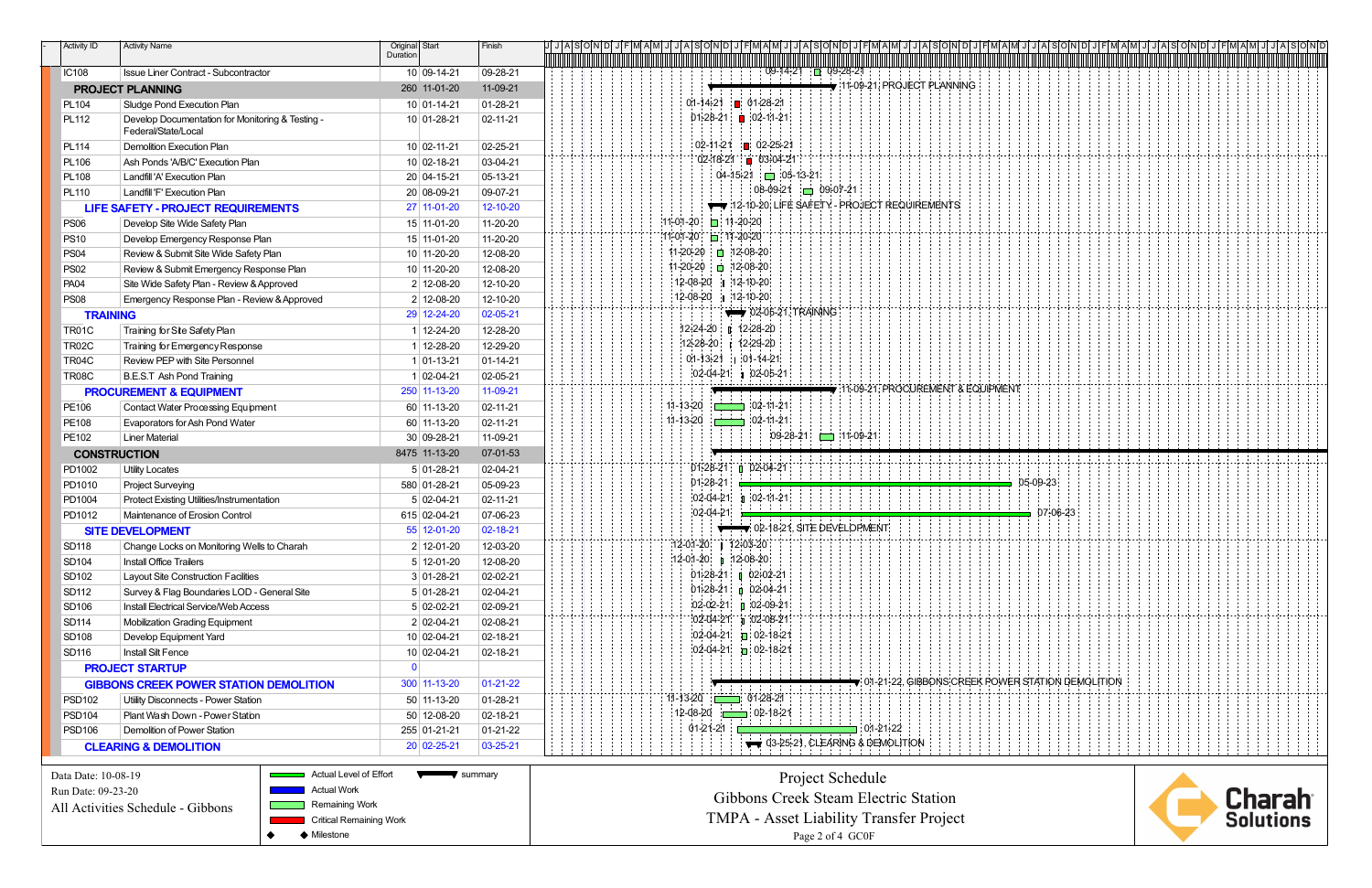| <b>Activity ID</b> | <b>Activity Name</b>                                     | Original Start<br>Duration | Finish           | <u>MINSOMDISH</u>                                            |  |
|--------------------|----------------------------------------------------------|----------------------------|------------------|--------------------------------------------------------------|--|
|                    |                                                          |                            |                  |                                                              |  |
| CD104              | Clear & Remove Accessible Vegetation @ Sludge Pond       | 10 02-25-21                | $ 03 - 11 - 21 $ | $02 - 25 - 21$ 03-11-21                                      |  |
| CD106              | Clear & Remove Accessible Vegetation @ Ash Ponds 'A/B/C' | 10 03-04-21                | $ 03 - 18 - 21$  | $03-04-21$ 03-18-21                                          |  |
| CD108              | Clear & Regrade Spillway to Outfall 002                  | $5 03-11-21$               | $ 03 - 18 - 21$  | $103-11-21$ 03-18-21                                         |  |
| CD110              | Remove Acid Tanks & Piping @ Ash Ponds                   | $5 03-18-21$               | $ 03 - 25 - 21 $ | $03-18-21$ $\Box$ 03-25-21                                   |  |
|                    | <b>OUTFALL 005</b>                                       | 96 11-13-20                | $04-02-21$       | $\sqrt{04-02-21}$ , OUTFALL 005                              |  |
| OF5102             | Survey & Layout - Outfall 005                            | $2$ 11-13-20               | $11 - 17 - 20$   | $11-13-20$ is $11-17-20$                                     |  |
| OF5104             | Install Silt Fence & LOD - Outfall 005                   | $5$ 11-17-20               | $11-24-20$       | $11-17-20$ $1$ $11-24-20$                                    |  |
| OF5106             | Cut Trees & Clear Vegetation - Outfall 005               | 10 01-28-21                | $ 02 - 11 - 21 $ | $01-28-21$ 02-11-21                                          |  |
| OF5108             | Strip Tree Roots & Topsoil - Outfall 005                 | $10 02-11-21$              | $02 - 25 - 21$   | $02-11-21$ 02-25-21                                          |  |
| OF5110             | Excavate 3 Acre Water Holding Basin - Outfall 005        | 20 02-18-21                | $ 03 - 18 - 21$  | $02-18-21$ $\Box$ 03-18-21                                   |  |
| OF5112             | Install Riser & Outfall Spillway - Outfall 005           | $10 03-18-21$              | $ 04 - 01 - 21$  | $03-18-21$ = $04+01-21$                                      |  |
| OF5114             | Place RipRap - Outfall 005                               | $5 03-25-21$               | $ 04 - 01 - 21$  | $03-25-21$ 04-01-21                                          |  |
| OF5116             | Permit Approved Open Outfall 005                         | $1 04-01-21$               | $ 04-02-21$      | $04-01-21$ 04+02-21                                          |  |
|                    | <b>BORROW AREA DEVELOPMENT</b>                           | $515$ 04-01-21             | $04 - 11 - 23$   | $\blacktriangledown$ 04-11-23, BORROW AREA DEVELOPMENT       |  |
| AB102              | Survey & Layout Landfill 'A' Borrow                      | $5 04-01-21$               | $ 04 - 08 - 21 $ | $[04-01-21]$ 04-08-21                                        |  |
| AB104              | Install Silt Fence - Borrow 'A'                          | $5 04-08-21$               | $ 04 - 15 - 21$  | $04-08-21$ 04-15-21                                          |  |
| AB106              | Clear & Grub - Borrow 'A'                                | 20 04-15-21                | $ 05 - 13 - 21$  | $04 - 15 - 21 = 05 - 13 - 21$                                |  |
| AB108              | Excavate & Develop Stormwater Basin - Borrow 'A'         | $5 04-19-21$               | $ 04 - 26 - 21$  | 04-19-21 04-26-21                                            |  |
| AB110              | Strip Topsoil & Stockpile - Borrow 'A'                   | 20 05-20-21                | $ 06 - 18 - 21$  | $05-20-21$ 06-18-21                                          |  |
| AB112              | Excavate & Haul Clay - Borrow 'A'                        | 155 06-18-21               | $01-28-22$       | $06-18-21$ $\Box$<br>$\Box 01-28-22$                         |  |
| FB102              | Survey & Layout Landfill 'F' Borrow                      | $5 01-28-22$               | $02 - 04 - 22$   | $01-28-22$ $\parallel$ 02-04-22                              |  |
| FB104              | Install Silt Fence - Borrow 'F'                          | $5 02-04-22$               | $02 - 11 - 22$   | $02-04-22$ 02-11-22                                          |  |
| FB106              | Clear & Grub - Borrow 'F'                                | 20 09-28-22                | 10-26-22         | $ 09-28-22 $ = 10-26-22                                      |  |
| FB108              | Excavate & Develop Stormwater Basin - Borrow 'F'         | $5 09-30-22$               | 10-07-22         | $[09-30-22]$ 10-07-22                                        |  |
| FB110              | Strip Topsoil & Stockpile - Borrow 'F'                   | 20 11-02-22                | 12-02-22         | $11-02-22$ 12-02-22                                          |  |
| FB112              | Excavate & Haul Clay - Borrow 'F'                        | $90$ 12-02-22              | $ 04 - 11 - 23$  | $12-02-22$<br>$104-11-23$                                    |  |
|                    | <b>SLUDGE POND CLOSURE</b>                               | 250 12-01-20               | $11 - 23 - 21$   | $\rightarrow$ 11-23-21, SLUDGE POND CLOSURE                  |  |
| SP1002             | Remove Free Water - Treat & Discharge                    | 40 12-01-20                | $ 01 - 28 - 21$  | $12-01-20$ 01-28-21                                          |  |
| SP1004             | Excavate & Haul Sludge to Landfill F                     | 120 02-18-21               | 08-09-21         | 02-18-21<br>08-09-21                                         |  |
| SP1006             | Clean Close remove Bottom 6" (6,500cyd's)                | $10 08-09-21$              | $ 08-23-21$      | 08-09-21 08-23-21                                            |  |
| SP1008             | Regrade & Vegatation Stablization                        | 20 08-23-21                | 09-21-21         | $08 - 23 - 21$ 09-21-21                                      |  |
| SP1010             | Submit Permit Application TCEQ Closure of Sludge Pond    | 45 09-21-21                | $11 - 23 - 21$   | $09+21-21$ $11-23-21$                                        |  |
|                    | <b>LANDFILL SITE 'A'</b>                                 | 486 05-13-21               | $04-12-23$       | $\blacktriangledown$ 04-12-23, LANDFILL SITE 'A'             |  |
| A102               | Strip Existing 6" Topsoil Cover - Landfill Site A        | 70 05-13-21                | 08-23-21         | $05-13-21$ $11-108-23-21$                                    |  |
| A104               | Regrade Existing Clay Cover - Landfill Site A            | 140 08-23-21               | 03-11-22         | $08-23-21$<br>$\equiv$ 103-11-22:<br>the control of the con- |  |
| A106               | Place 18" Clay Cap - Landfill Site A                     | 190 10-05-21               | 07-05-22         | 10-05-21<br>$\Box$ 07-05-22                                  |  |
| A114               | Place Perimeter Berm @ Top - Landfill A                  | 40 07-05-22                | 08-30-22         | $07-05-22$ $08-30-22$                                        |  |
| A118               | Construct 2 Access Roads to Top - Landfill A             | $10 08-30-22$              | $ 09-14-22 $     | $ 08-30-22 $ 09-14-22                                        |  |
| A116               | Install Down Drains with RipRap Inlets - Landfill A(4)   | 20 08-30-22                | 09-28-22         | $08-30-22$ $\Box$ 09-28-22                                   |  |
| A112               | Survey Top of Clay Cap - Landfill A                      | 15 09-28-22                | 10-19-22         | $ 09-28-22 $ 10-19-22                                        |  |
| A108               | Place 6" Topsoil - Landfill Site A                       | 80 10-19-22                | $ 02 - 14 - 23$  | $10-19-22$ $10-14-23$                                        |  |
| A110               | Seed & Straw Landfill Site A - Landfill Site A           | $40 02-14-23$              | $ 04 - 11 - 23 $ | $02 - 14 - 23$ $\longrightarrow 04 - 11 - 23$                |  |
| A120               | Pipe Down Drains to Existing Storm Basins                | 40 02-14-23                | $ 04 - 11 - 23 $ | $02 - 14 - 23$ $\Box$ $04 - 11 - 23$                         |  |
| A130               | EOR Prepare and Approve Landfill A Closure Package       | $1 04-11-23$               | $ 04 - 12 - 23 $ | $04-11-23$ $04-12-23$                                        |  |

| ' summarv<br>Project Schedule<br><b>Gibbons Creek Steam Electric Station</b><br><b>TMPA</b> - Asset Liability Transfer Project |
|--------------------------------------------------------------------------------------------------------------------------------|
| Page 3 of 4 GC0F                                                                                                               |
|                                                                                                                                |